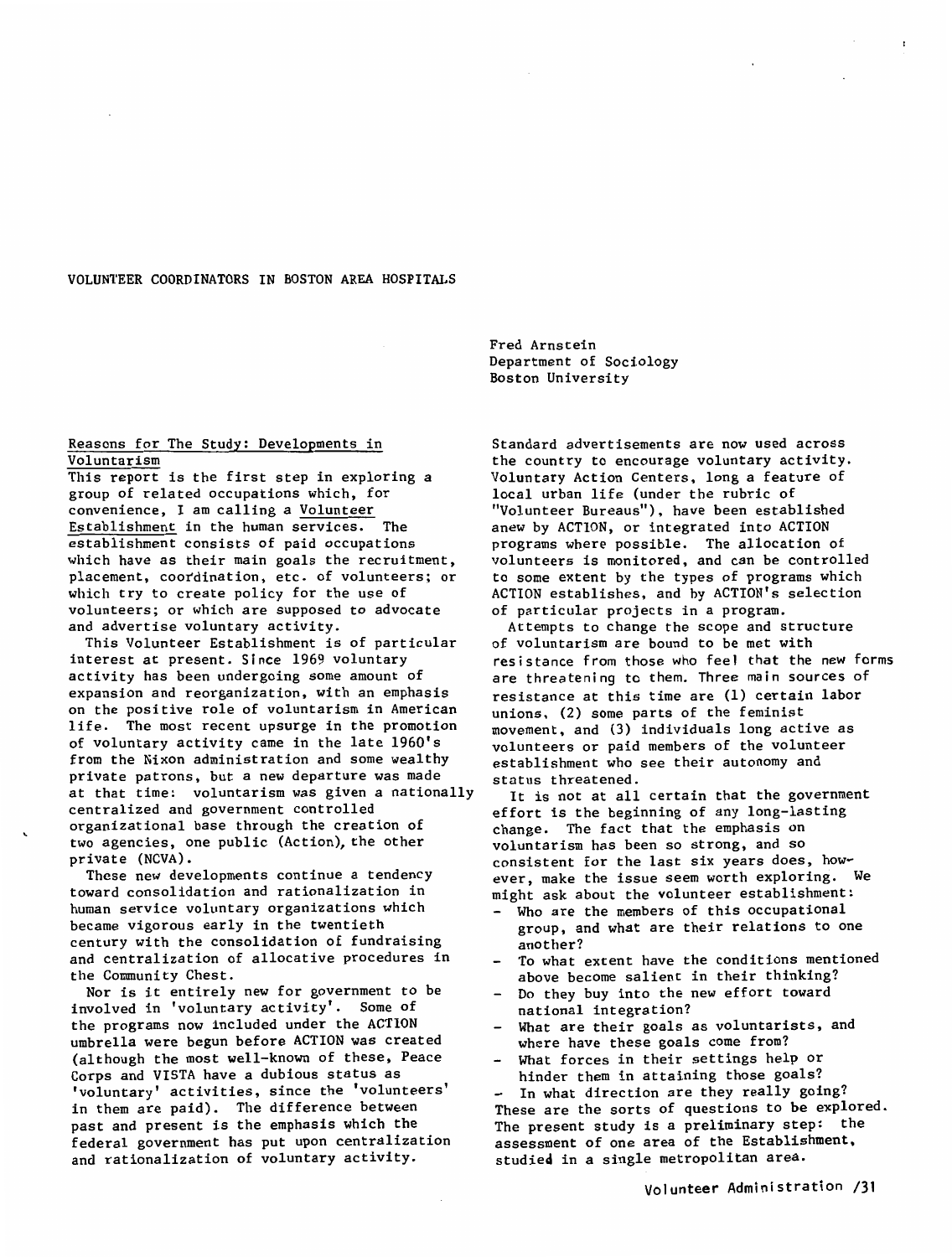# Method

The main criterion in choosing a sample was to study a relatively homogeneous population, at least in terms of the organizations for which the respondents worked. Coordinators of hospital volunteer services seemed best suited for this purpose since (a) the necessities and realities of hospital organization are likely to impose similar role demands on hospital coordinators; (b) the use of volunteers in hospitals has a sufficiently long history that we could expect many hospital coordinators there to have been in the field for a long time and to be well versed in it; (c) health care has changed considerably in recent years and is still changing, so that we would hope to see some recognition of and reaction to these changes by the coordinators; (d) there are a large number of hospitals in the Boston area which we could reach in an hour's drive or less, and the names of most, if not all, of the volunteer coordinators are listed by the New England Association of Directors of Hospital Volunteer Services (NEADHVS).

Our sample was taken from the current HEADHVS list (with three updates). We selected from this list all hospitals within about a 15 mile radius of Boston, 46 entries in all. (There were fewer than 46 hospitals represented because a few hospitals listed more than one coordinator.) Letters soliciting participation were sent to all 46 coordinators, and soon were followed by phone calls requesting an interview. The two interviewers (Charles McCarthy and Fred Arnstein) did not contact all 46 because there was not enough time to interview each one of them. In total, 31 were contacted and two of these were so evasive as to be counted refusals .(both were at the same hospital). Otherwise, the population was extremely receptive to the study. Thus the response rate, for those who were telephoned, was near perfect, and the sample represents 63% of all the coordinators listed in the greater Boston sample which we defined. We would therefore vouch for the representativeness of these results for the Boston area population. Of course, results might be different elsewhere.

Fifteen of the interviews were conducted by McCarthy, fourteen by Arnstein. They ranged in length from about one hour to over three hours, in most cases taking close to two hours. Many of the coordinators took time not just for the interview but to show the interviewers around their hospitals and to have coffee or lunch with them.

The two interviewers felt, by the end of their appointments, that they had gained a fair sense of which issues are generally pressing, and a sense of the personalities and concerns of a variety of respondents. As we proceeded from one interview to the next, we got the sense of how much there was to be said, of what statements would sound absurd, and we also got connnents from many respondents about other coordinators -- whom we had already interviewed

in some cases. Of course those comments are not a part of this report, but they were important to us in confirming that the ideas which many coordinators expressed in the interviews were the same ideas they expressed to other coordinators. Therefore, we feel fairly certain about stating that our respondents falsified very little, if at all. We also feel that, although some of our respondents may have been reluctant to talk about a few issues, on the whole they answered us truthfully -- each as she saw the truth.

It was clear at times that a respondent did not want to go into detail about an issue, but even in those cases we got a sense that the issue was there. Therefore, what follows is a blend of data and interpretations. We feel that the 'hard' data in themselves are inadequate and sometimes misleading because of the tendency of respondents to avoid difficult issues and because some respondents were better able than others to articulate issues. This report is a blend of quantitative data and our interpretations based on comments from the various respondents.

#### Types of Coordinators

On the whole we found that our respondents were highly concerned about the running of their individual programs, but very little concerned about, or even aware of, issues and trends which occupy the attention of those who are active in the 'field' of voluntarism on the national level. We learned this from the first question of the interview which asked:

"What do you perceive to be the most significant issues in the voluntary sector of the human welfare services?" and retained this impression through the remainder of the bulk of interviews.

Many respondents had to think awhile before beginning to answer the first question, and sometimes carried facial expressions that indicated to us that they were trying hard to think of some issue, not merely sorting through the issues that were already on their minds. In a few cases, co-ordinators simply could not identify any issues or trends. We probed and explained after asking question one, but sometimes got little in return beyond the local hospital program. For example. some coordinators stressed the benefit of volunteering to the volunteers; some talked about the details of running their programs.

On the other hand, a number of the coordinators did respond in terms of broader issues, such as labor unionism and its impact, or the concept of the paid-volunteer. But we want to emphasize that in general the coordinators were locally oriented in comparison to any of the Volunteer Establishment personnel that one encounters in general placement agencies or in the larger national organizations.

As we interviewed a number of coordinators we began to notice that many of them seemed to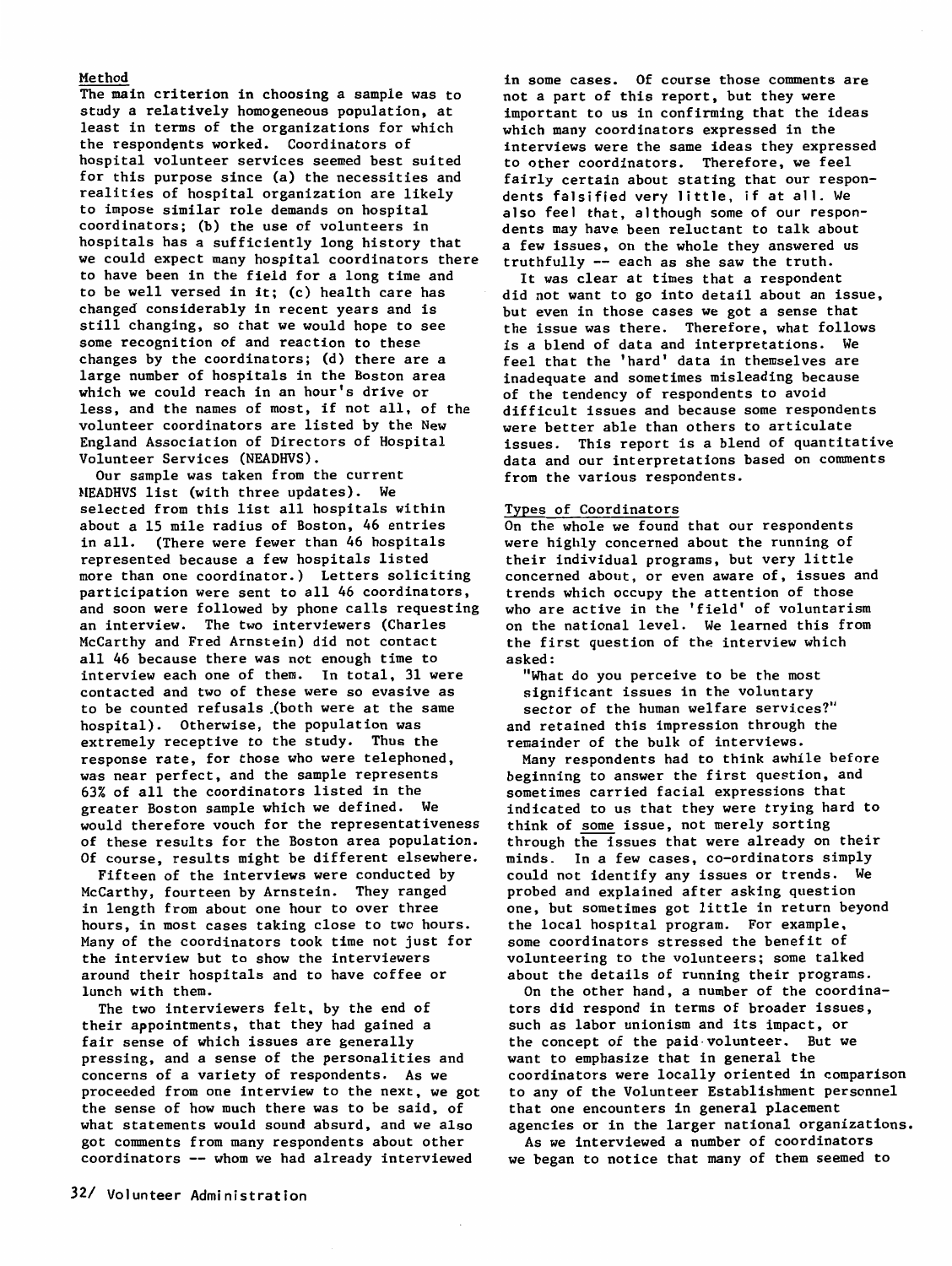be one of two contrasting types. One type was the woman who is fairly well educated, and active in her fie!' both inside and outside the hospital. This type of woman was more likely to be rather poised and self-confident, with clear and relatively broad ideas about the field. A second group seemed generally less well educated, only peripherally active in the professional associations or other voluntary agencies, and tended to be less selfconfident and, in fact, sometimes humble about their own programs or abilities. A few seemed to be.so different from these two types that they were relatively 'lone wolves' in the sample. Nevertheless, the.descriptive types do seem to say something important about the coordinators and the relations among them.

In order to see whether this distinction meant a great deal about the behavior of the co-ordinators, we constructed a new classification based on objective indicators.

The first two indices chosen were (1) awareness of broad social issues as indicated in the first question of the interview, and (2) amount of education. We find that the two characteristics are indeed related, as Table 1 indicates:

#### TABLE 1

### Awareness of broad social issues

|                  | Little       | Some         | Much                                    |
|------------------|--------------|--------------|-----------------------------------------|
| High School      | 5<br>(Local) | 1<br>(Local) | 0                                       |
| Some<br>College  | 2<br>(Local) | 3<br>(?)     | 3<br>(?)                                |
| Education        |              |              |                                         |
| B.A. or<br>B.S.  | 0            | 4            | 1<br>(?) (Cosmopolitan)                 |
| Graduate<br>Work | 0            | 2            | 3<br>(Cosmopolitan) (Cosmopo-<br>litan) |

The cells of that table were then classified as Local or Cosmopolitan in orientation (Merton,  $1957, 387-420$ .

In order to classify all respondents in to one of the two groups, we placed all those in the middle(?) who had organizational or volunteer affiliations outside the hospital in the Cosmopolitan camp, and those without such affiliations among the Locals. Organizational affiliation was used because it was central in our conception of the Cosmopolitan-Local

distinction and because all but one of the Locals in Table 1 were lacking such affiliations, while four of the six Cosmopolitans in Table 1 for whom we have the information did have extra-hospital affiliations.

Thus, all the respondents except one (for whom educational data were lacking) could be classified as either Cosmopolitans or Locals on objective grounds. These categories corresponded rather closely to our initial impressions, as shown in Table 2.

|                                              | TABLE 2                 |                                                                 |    |  |  |  |  |
|----------------------------------------------|-------------------------|-----------------------------------------------------------------|----|--|--|--|--|
| Comparison of Objective & Subjective Ratings |                         |                                                                 |    |  |  |  |  |
|                                              |                         | Categories based on<br>objective criteria<br>Cosmopolitan Local |    |  |  |  |  |
| based                                        | Categories Cosmopolitan | 6                                                               | 3  |  |  |  |  |
| on<br>general<br>interviewer                 | Loca1                   | 2                                                               | 11 |  |  |  |  |
| impressions                                  | Other                   | з                                                               |    |  |  |  |  |
|                                              |                         |                                                                 |    |  |  |  |  |

It is clear from the interviews that there is a hierarchy and structure of sorts in the field. We have only some vague impressions, which could be followed up later. Certain Cosmopolitan coordinators are considered excellent by many of the Locals; however, not all Cosmopolitans seem equally trusted. For the Locals, who tend to be more traditional in their outlook and perhaps less selfconfident about running their programs in ways the hospital administration will like, the more traditional among the Cosmopolitans are the more praised. These traditional Cosmopolitans are held up as models of excellence and helpfulness. At the same time, at least one non-traditional Cosmopolitan coordinator told us that some Local colleagues come to her for advice 'on the sly.' Certainly one interesting study that might be undertaken would examine the network of affiliations and advising that occurs among the various coordinators. Such a study was not part of this work.

#### The coordinator's setting

To understand our respondents, one must have some sense of the conditions in which they work and the demands placed on them. While there is wide variation in many aspects of the work, there are some important common themes also, and we discuss these first.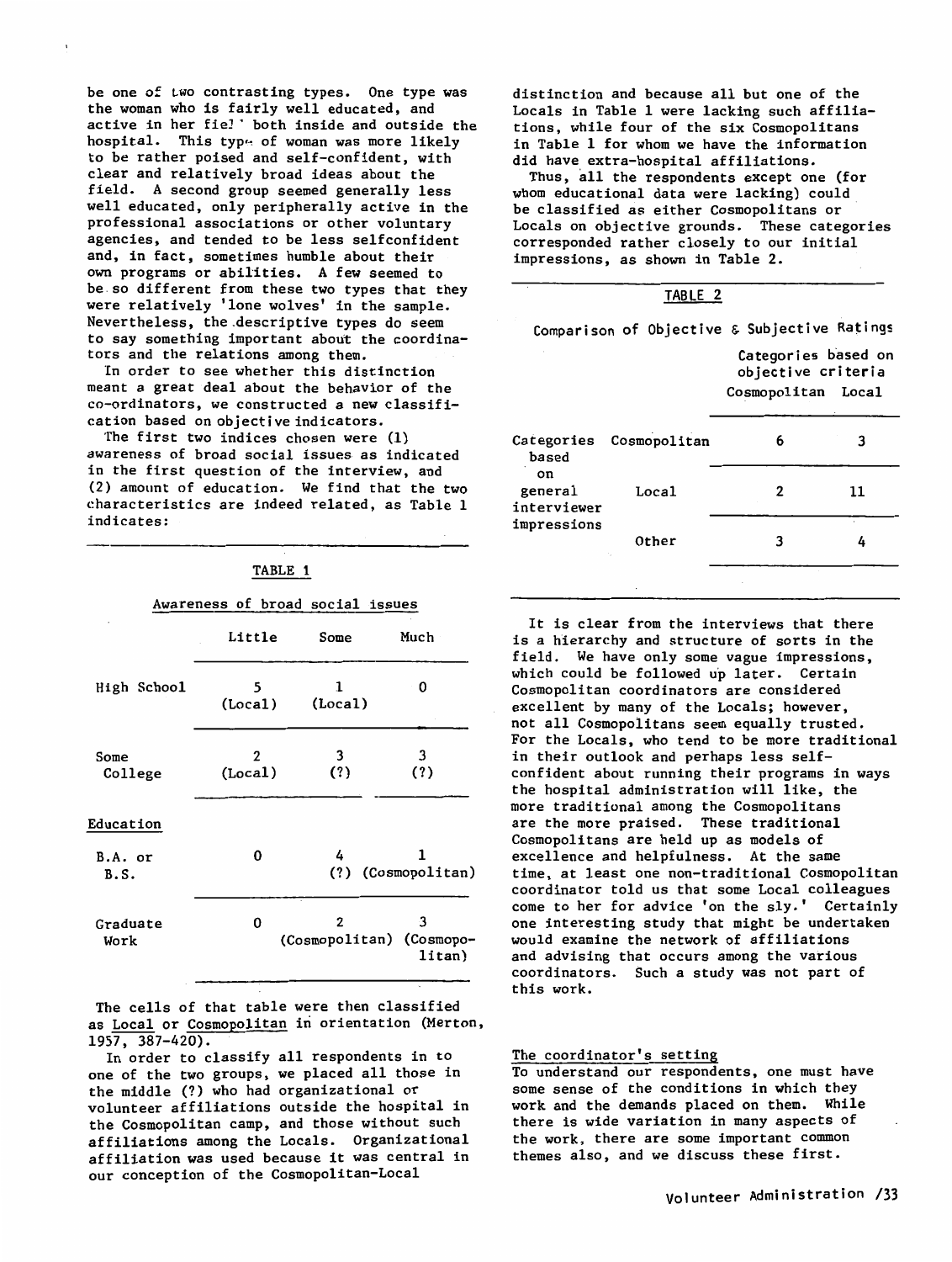Most hospitals are large organizations where status distinctions are well-understood by staff and play an important part in their behavior. Within such a setting the concept of the volunteer is hard to accept. The volunteer is not specialist at anything, has no clear work or reference group, and is not governed by a definable set of sanctions. The volunteer can cause trouble without fear of losing her livelihood, or just as bad, can threaten to become so useful that a paid employee is in danger of being no longer needed by the hospital. Volunteers, like paid employees, come to the hospital for a variety of reasons, but unlike paid employees, the motivations of volunteers are not automatically channeled along lines of money and status rewards. (These problems tend to be somewhat different in the case of auxilliants, who will be discussed shortly.).

The role of the volunteer coordinator is equally problematic within the structure of the hospital. The coordinator is a sort of personnel manager who allocates unpaid labor in the hospital. Unlike the regular personnel manager, however, the coordinator must keep track of the doings and progress of each volunteer throughout the time the volunteer is active, which may be many years. The coordinator is constantly re-allocating her volunteers to new positions, partly because of the turnover in volunteers and partly because new positions for volunteers open up as paid staff sees a need for them. The coordinator also needs to create opportunities for volunteer service by convincing staff that the volunteers will be useful to them, unlike the regular personnel officer who merely allocates applicants to predefined positions.

Therefore the volunteer coordinator is in contact with many parts of the hospital on a daily basis. She, like the volunteers. has no formally defined reference group even when she is called a department head. She is free to give help or make trouble for any of the regular status groups within the institution, and so tends to be mistrusted until she proves herself in action over a long period of time. Even then, she faces the conflict between her need to keep the volunteers happy and her need to satisfy the departments where volunteers are placed. This conflict can occur, for example, when a volunteer arrives on her appointed day but there is no work which is really appropriate for her. Shall the coordinator take the chance of putting the volunteer in an assignment where she may not perform well in order to keep her allegiance for the future?

Although the volunteers' status in the hospital is ambiguous, it is also very low. This fact was expressed to us by enough coordinators that we feel it must be fairly pervasive in hospitals, although there are surely exceptions as well. As one coordinator said, "They think of us like they think of the toilet. You don't think about it at all until you need it." Or

34/ Volunteer Administration

as several others put it, "We are at the bottom of the totem pole!"

The volunteer coordinator is therefore in the position of having to try to appear to like and want to please all parties, including her volunteers. She has very little power over anybody, so she must rely on the traditional techniques of isolated low status individuals who attempt to influence others: ingratiation, flattery, loyalty, working hard to be useful, and subtle, friendly manipulation. Most coordinators see themselves as running programs which the hospital administration will insist represent administration needs and policy. The coordinator, for all her involvement in 'professional' associations, has only very weak independent professional standards which can be invoked in fighting the hospital.

Volunteer programs at most hospitals have, in the abstract, considerable potential for expansion and change simply because there are no very clear guides as to what a volunteer program should be. However, when the hospital administration is traditional and clear in its demands, the chance for innovation is small. The coordinator must then either go along unwillingly with administration policy (because she is so easily replaced if she causes trouble) or else she must identify sufficiently with administration policy that she can operate comfortably within her constraints.

Many hospitals, on the other hand, are not so rigid about the co-ordinator's role. In such cases, coordinators can expand and upgrade the quality of volunteer services by getting to know the various other hospital staff, suggesting new programs, and slowly proving that their volunteers are capable and reliable.

Auxiliary, Coordinator and Hospital A deeper understanding of the coordinators' role and status require a look at the women's auxiliary, or its equivalents. Several of our respondents explained to us that the auxiliaries at many hospitals were in the past, and sometimes still are, composed of doctors' wives and other fairly wealthy women who served their own interests through auxilliant activity by advancing their husbands' careers or satisfying their own needs for involvement in activity outside the home, while they kept the hospital in touch with a wealthy segment of the population who were able to donate or raise money for gifts to the hospital. Until recently (perhaps the last twenty years and less}, the auxilliary actually was the volunteer corps, or at least had control over it. The activities of these auxilliary volunteers, however, were usually closely circumscribed both by what they were willing to do and by the fears of hospital staff that they might be troublesome if they attempted to do more.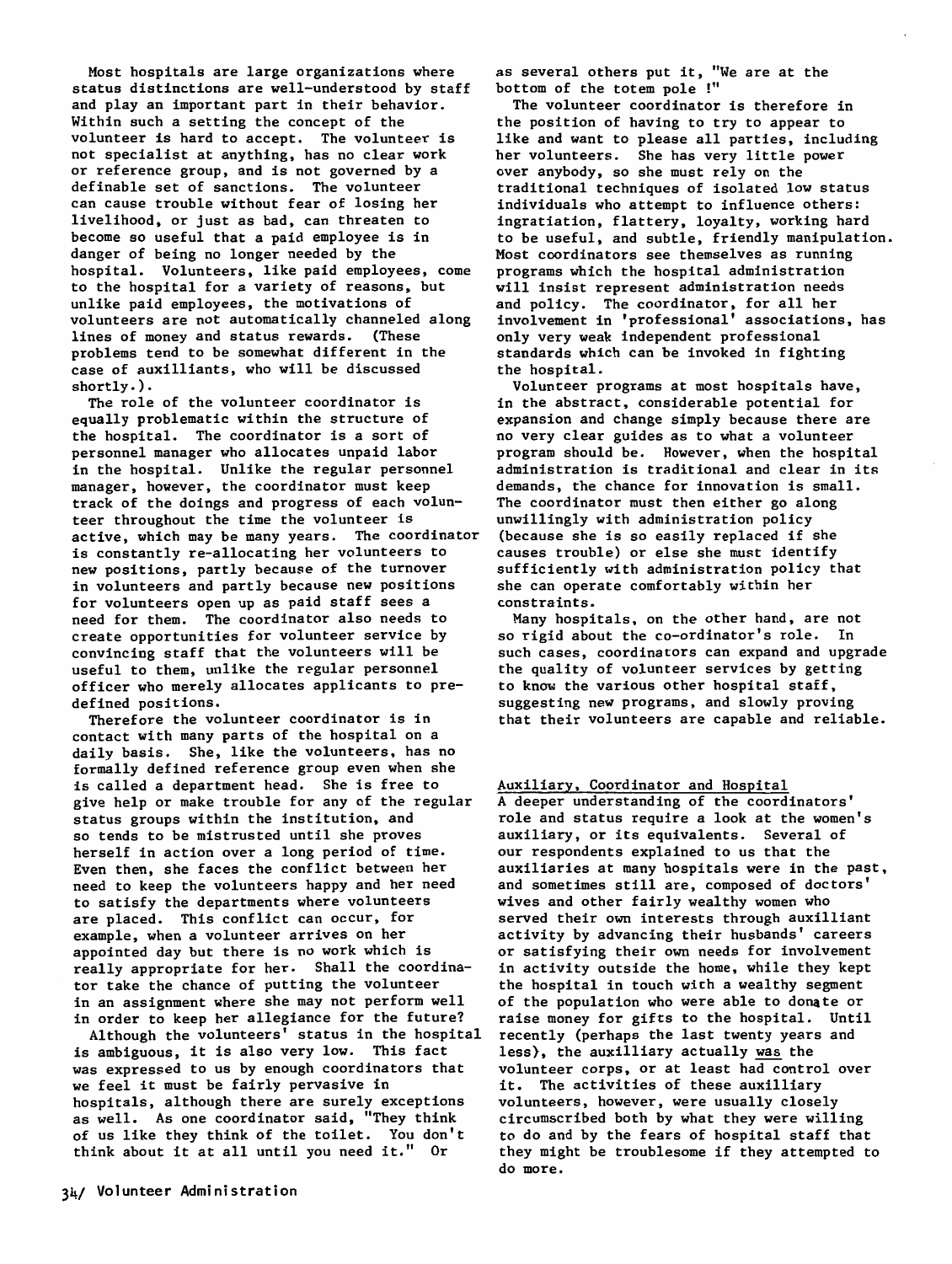The auxilliants were both tolerated and pampered by hospital administrators, who saw them as sometimes meddling and troublesome, but also as sources of money and other support. In time, as hospitals grew larger and more complex, and as volunteers from outside the auxilliary have become both willing and anxious to take on more responsibilities, it became necessary to find regular coordinators for auxilliary/volunteer services. The first volunteer coordinators were thus auxilliary members, and the first coordinators from outside the hospitals were considered, in many cases, only administrative assistants for auxilliary activities.

However, just as volunteers are not subject to the same standard sanctions as paid workers, so coordinators drawn from the auxilliary were not as useful or tractable to hospital administrators as paid coordinators whose primary loyalty did not lie with the auxilliary. Besides, as the scope of voluntary service expanded and began to include some tasks which were distasteful to higher status ladies, the auxilliants themselves often did not want to be full time coordinators. For these reasons, it has become widespread practice for volunteer coordinators to be recruited from outside the ranks of the auxilliary.

Now the 'typical' coordinator (in hospitals with an affluent auxilliary) plays something of a liaison role between the auxilliary and the hospital. From the point of view of administration, the role of the coordinator seems to be to keep auxilliants feeling that they have an important role in the hospital so that they will continue to give money and support, but at the same time to keep them under control and out of the administrator's hair by fielding some of their complaints and educating them as to what the hospital really is all about. The coordinator also allocates auxilliants to assignments where they will do no harm (like the hospital giftshop), though in this she is supported by the auxilliants themselves, who have traditionally run such services. The 'typical' coordinator in the hospital with a less powerful auxilliary plays these roles with less feeling of tension or conflict. She is more oten very much in tune with the auxilliary, and sees it as her ally.

Our data, unfortunately, do not deal systematically with many of these issues, but we do have some information worth noting. Of the twenty-eight hospitals we saw, only three did not have an auxilliary or its equivalent. (In some cases, community organizations which are not called auxilliaries serve essentially the same function. We were conservative in making this judgement in our counting). The auxilliary is therefore a very pervasive institution. The auxilliaries generally were restricted to particular areas of voluntary activity, notably running gift shops and coffee shops and raising money, with a variety of other activities depending on the hospital. In some hospitals where the auxilliaries were officially volunteer organizations, they did **very** little in the way of regular hospital volunteering. In a smaller number of hospitals this was not true, and auxilliants did account for a sizable proportion of the volunteer staff. **We saw**  many cases where a small number of auxilliants had given thousands of hours of volunteer time over the course of many years, but in the course of that time had developed their own baliwicks, particularly gift shops, in which they spent all their volunteer time, leaving other volunteer tasks to non-auxilliants.

In most hospitals, the auxilliary and volunteer office work very closely together, and all auxilliary volunteers are channeled through the paid coordinator. On the other hand, six hospitals had the auxilliary and paid coordinator entirely separated. In some of the latter cases we heard comments like, "I was told to stay strictly away from the auxilliary." In two other hospitals, the coordinators said they served an explicitly liaison role between auxilliary and the hospital.

We did not ask people about their feelings toward the auxilliary, but feelings often came out in the conversation. Most often, the feelings expressed were positive (13), and somewhat less often we heard about conflict, tension or trouble either presently or in the past (8). One coordinator, in a hospital without an auxilliary, said that she had been warned full well that it would be a great mistake for her to try to create an auxilliary. It would only cause her trouble.

In some cases coordinators had mixed feelings about the auxilliary. One respondent, who for the most part had negative comments to make about her own and other auxilliaries, nevertheless said that auxilliaries were necessary as a way for the hospital to maintain relations with the community. In fact, she said, if they had not already been there, it would be necessary to create them.

Thus there appears to be a spectrum of coordinator/auxilliary relations, including cases where the auxilliary does not exist, cases where it is on cordial terms with the coordinator, and cases where there is tension. It does seem that the trend is toward more power in the hands of the coordinator and a more specialized and weaker role for the auxilliary. Some of the coordinators in our sample have experienced aspects of this transition during their years on the job.

Where a volunteer coordinator finds herself at odds with the auxilliary, she must maintain a facade of friendliness. Otherwise, with very few exceptions, she could not keep her job. Again and again we encountered statements like "The main thing is not to rock the boat." Or-- again in the nautical metaphor-- "The first thing they told me when I came here was Don't Make Waves."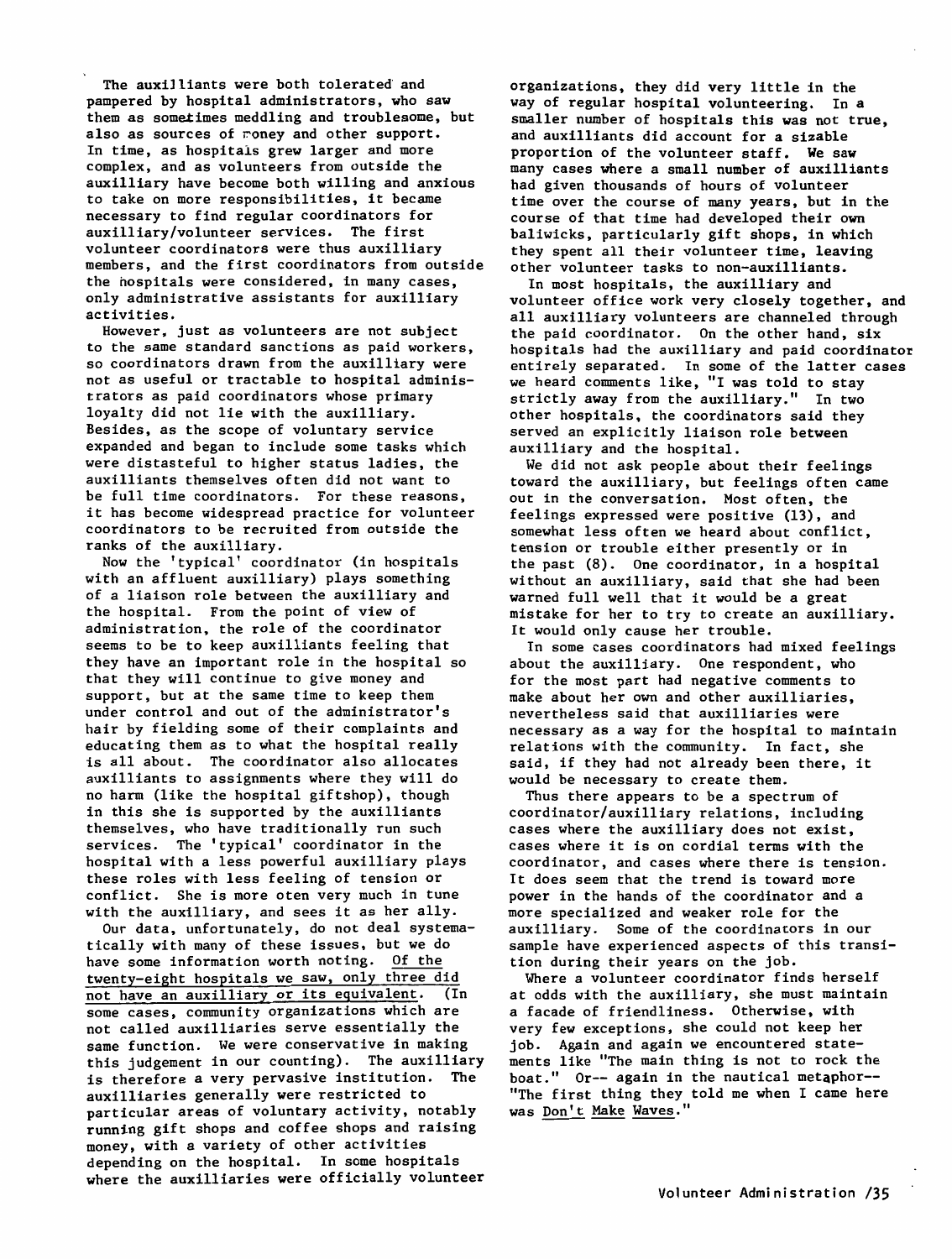The Coordinator as Public Relations Officer Even where there is no auxilliary, there are generally other groups in the community on whom the hospital relies for support, such as religious organizations for religious hospitals, or veterans groups for veterans hospitals. The hospital also finds itself needing often to address the entire surrounding community in order to secure support for its programs, and for expansion. In all these cases, the volunteer coordinator functions as a liaison between hospital administration and community groups, just as she did with the auxilliary.

The coordinator's role as general public relations and public education staff was elaborated to us by many respondents in some detail for their particular hospital. Some systematic data are also available which indicate that the issue is important, and shows that coordinators often have different priorities for their jobs than they think their administrations have.

We gave each coordinator a list of possible goals of her volunteer program and asked her to rank these goals, first as she perceived them to be held by the hospital administration, and then as she herself felt about them. The goals listed **were:** 

- a. Helping the sick by providing voluntary services.
- b. Recruiting health professionals by involving people in volunteer experiences which may influence their career choice.
- c. Helping the volunteers find meaning and satisfaction through their volunteer experience.
- d. Achieving social change or reform.
- e. Maintaining good relations with the community.
- f. Other goals.
- Table 3 summarizes the rankings.

Table 3 shows that the first three goals, which have to do with patient care, volunteer satisfaction and health personnel, are relatively highly ranked by the coordinators, and the coordinators feel that administration agrees with them for the most part.

The goal which shows the most interesting difference is (e.) 'Maintaining Good Relations with the Community.' Six respondents thought administration would give this goal highest priority, but no coordinators gave it such a high ranking themselves. Eight respondents thought administration would give it second highest priority, but only four would give it such a high ranking themselves. On the other extreme, eight of our coordinators put community relations in fourth place as a goal for themselves, but only two felt that administration would rank it so low.

The table reflects the feeling of many coordinators that the hospital is primarily or largely interested in the volunteer program for its usefulness in keeping good relations with various constituencies in the community, while they are only peripherally interested in the actual functioning of volunteers in the hospital. On the other hand the coordinators themselves are concerned with precisely that which administration does not care so much about: the day to day tasks performed by volunteers and their impact on patient and volunteer alike.

Success in this setting is measured by the degree to which the coordinator can create a program which is attractive to both volunteers and hospital. In hospitals where volunteers are allowed a wide choice of tasks and where many of these tasks are intrinsically rewarding. success is most likely. In a few hospitals we visited we had the impression that the entire organization was run by

# **TABLE** 3

Goals for the volunteer programs as volunteer coordinators rank them and as they believe their hospital administrations rank them.

----------------------~-------------· ---- --- ---------

### Perceived Rankings of Administrators

Coordinators' own rankings

| High<br>1    | $\overline{2}$ | 3              | 4              | Low<br>5     | Mean |                   | Mean     | High | $\overline{2}$ | 3              | 4              | Low<br>5     |
|--------------|----------------|----------------|----------------|--------------|------|-------------------|----------|------|----------------|----------------|----------------|--------------|
| 18           | 4              | 1              | 1              |              | 1.4  | a. Helping sick   | 1.3      | 20   | 7              | $\mathbf{1}$   |                |              |
| $\mathbf{1}$ | $\mathbf{2}$   | 10             | 7              |              | 3.2  | b. Recruiting     | 2.7      | 4    | $\mathbf{2}$   | 9              | 3              | 1            |
| $\mathbf{1}$ | 10             | 6              | 4              | $\mathbf{2}$ | 2.8  | c. Helping vols.  | 2.2      | 6    | 11             | 3              | $\overline{2}$ | $\mathbf{1}$ |
|              | 1              | $\mathbf{1}$   | 3              | 6            | 4.3  | d. Social Change  | 3.6      |      | 3              | $\overline{2}$ | $\overline{2}$ | 4            |
| 6            | 8              | $\overline{7}$ | $\overline{2}$ |              | 2.2  | e. Community Rel. | 3.2      |      | 4              | 8              | 8              |              |
|              | 2              |                |                |              |      | f. Other          |          |      |                | 1              | $\overline{2}$ | ı            |
|              |                | $N = 26$       |                |              |      |                   | $N = 27$ |      |                |                |                |              |

36/ Volunteer Administration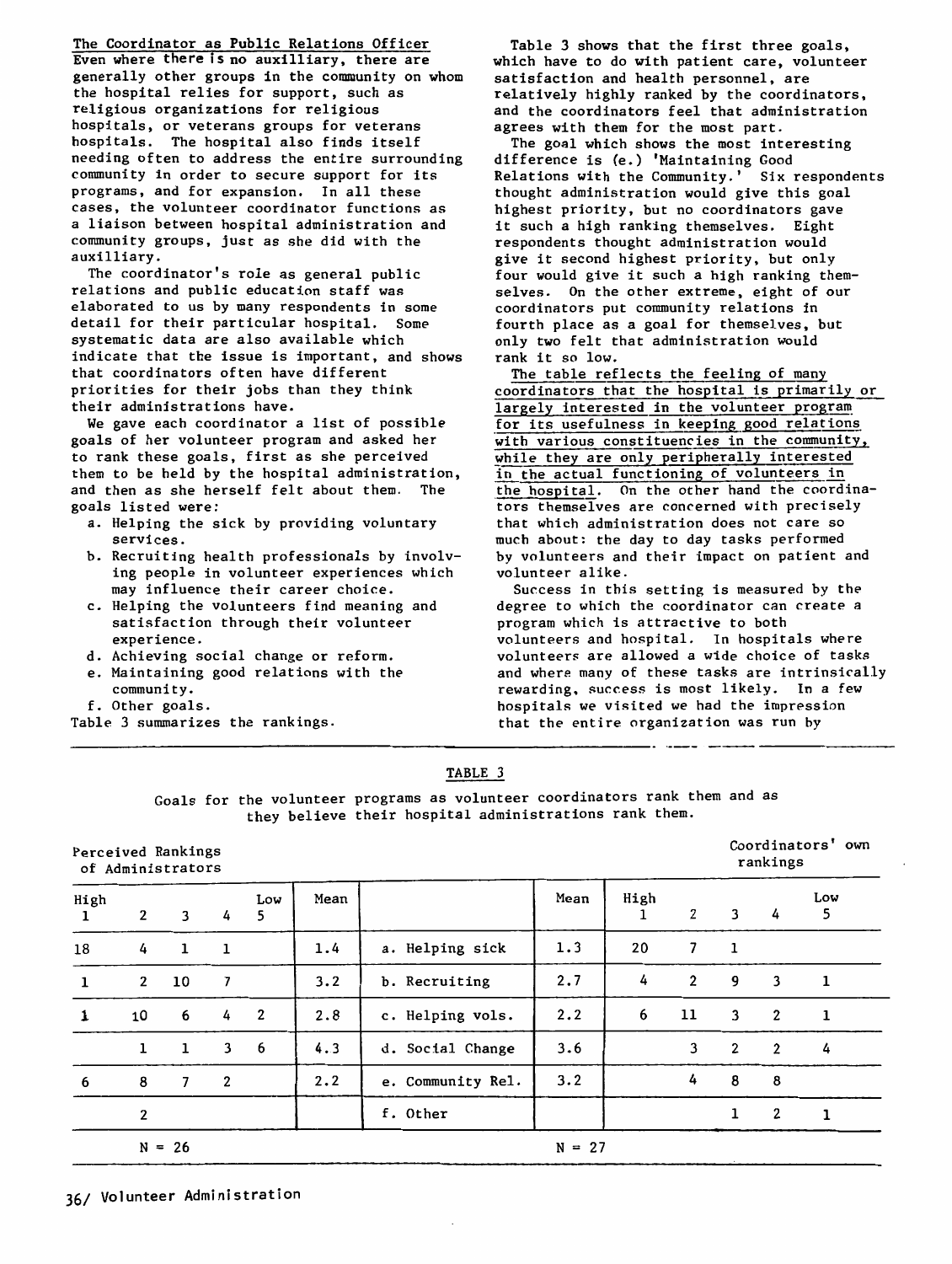volunteers, who seemed to be everywhere, doing everything, in their coral-colored smocks. In such hospitals, volunteers have become so accepted and important a part of hospital operations that they would not likely be dispensed with, and the volunteer coordinator can count on support from the hospital for at least some new programs.

In other hospitals one sees few volunteers. The problem is not always just in administration policies and coordinator ingenuity, however. In hospitals for the chronically ill and the aged, volunteers are more difficult to recruit because the conditions are more depressing and the range of opportunities is smaller. Yet even in some such hospitals, it appeared to us that volunteers were doing a considerable amount for the institution.

Some personal characteristics of the respondents During the course of the interviews we several times encountered women who told us that "we are all pretty similar in this field" and others who told us just the opposite, "you won't find two of us alike". We began the study thinking that co-ordinators would be similar-- as indeed they are in some ways- but found that the differences among them are as striking as the similarities.

There is no common training or socialization for the volunteer coordinator. She may be recruited from virtually any background. We did not collect systematic data on the previous occupations of our coordinators, but we learned enough to know that they come through a diverse collection of former pursuits and motivations. Some worked at the hospitals where they now coordinate, but in other capacities, and many of these women did not seek the volunteer position but were asked to take it when the job opened up. Some women said they frankly were not sure they wanted the job, but after some hesitation decided to try it. Of course, for most of the women we interviewed, the job has worked out fairly well for them or they **would no longer** be there. We did not try to interview any former volunteer coordinators.

Some women did actively seek employment in volunteer or related fields, and happened upon jobs as they opened. Others were not really looking for volunteer-related jobs, or any job, but knew a hospital administrator or were recommended to an administrator. Again, these women were sought out. Many of our respondents had long and wide experience with various aspects of voluntary activity, while others had none before their present jobs. If one could draw a picture of the 'average' volunteer coordinator, she would be a woman who had been more sought after by the hospital than she was seeking the job, and who had not considered taking such a job before although she did have some experience in voluntary activity. But many coordinators deviated from this 'average' .

Educational backgrounds are **similarly**  diverse. The twenty-eight women who **gave** us information about their education **were**  distributed this **way:** 

### Amount of education

| High school diploma or less  | 6  |
|------------------------------|----|
| Some college                 | 10 |
| Undergraduate college degree | 6  |
| Graduate Work                | 6  |

In their ages, however, the women are much more similar to one another. Of the respondents we interviewed, only two were under forty years of age. All the rest ranged between 40 and 65 years old, with a mean age of 52 **years.**  We are not sure why there are so few younger women in the occupation. One possibility is that the age structure of the occupation reflects life-cycle situations and hiring practices. Mature but not elderly **women are**  perhaps most likely to have the time to do full time coordinating, have the experience and contacts that often help get these jobs, and know a good deal about interacting with people. But there appears to be a bias against hiring women over the age of fifty. A scatter plot of age against years at the job (not reproduced here) shows that all coordinators over 50 in our sample have been at their present jobs at least four years. All those over 55 have been there at least 7 years. No coordinators over 50 were hired recently.

We asked the women whether they had any future career plans. The majority (20) of them replied that they did not. Among those who did were a few who saw definite goals for themselves after retirement. This suggests that for most of the women, being a coordinator is not part of a career pattern which is planned in advance. Certainly there are no clear directions to go after being a volunteer coordinator except perhaps personnel work.

# Professional Self-Images

One question asked each respondent whether she considered herself to be a professional. More (18) of our respondents did consider themselves professional in their **jobs** than did not (11). A few of those who didn't consider themselves professional in the jobs said that their non-job activities, like membership or officership in professional associations, was a more professional activity. Although Cosmopolitan respondents tended to call themselves professional more often than did Locals, the difference was not significant.

However, even among those who claimed to be professional there was a range of conclusiveness about the matter. Some were very definite: they would say 'Absolutely' or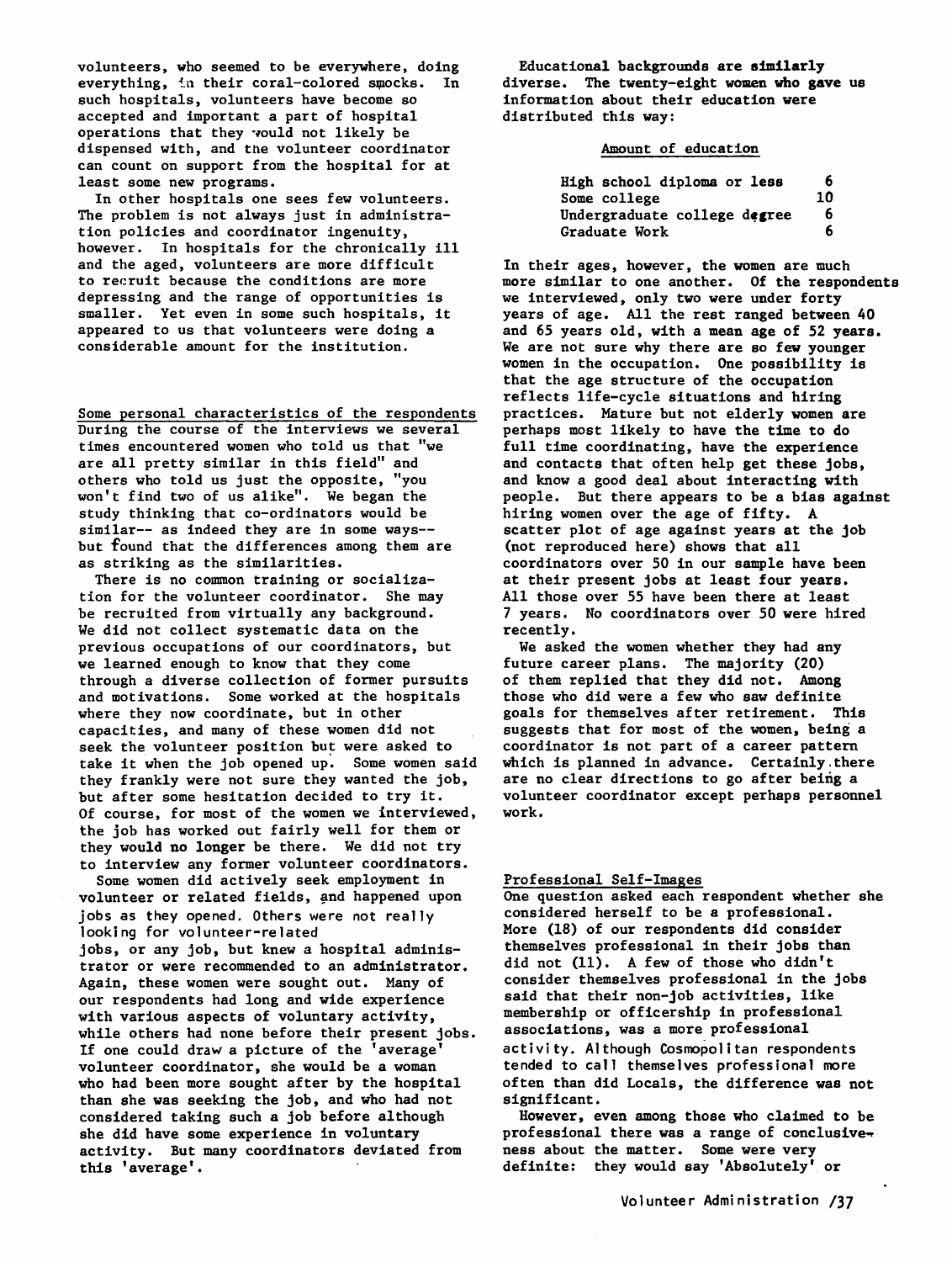'Definitely' when asked if they were a professional. Others hesitated, or said 'Yes, I guess so' and similar less clear things. Furthermore, among those who claimed not to be professionals, there were a range of attitudes. Some claimed that they themselves were not professionals but that other people in the field were. (These were Local respondents referring to Cosmopolitans.) Others said that nobody in the occupation was a real professional. And some expressed that interesting idea that being a non-professional was an important part of the job because "Being a non-professional, I don't intimidate my volunteers" as one women put it. Evidently there is a feeling in the hospital that professionals do have power and are intimidating to others of lower status. Most of the volunteer coordinators we saw found themselves often **taking** an interest in the personal affairs of the volunteers, out of necessity in order to keep the volunteers working well, and out of interest and compassion to help them over their personal difficulties.

Hospital volunteer coordinating is not a profession by the usual criteria. Coordinators do not possess a body of common skills and training which renders them expert in welldefined procedures and enables them to claim that they are the best judges of each other. They have no equivalent of 'private practice' through which they can maintain autonomy; instead, they are bureaucratic functionaries whose special job is the maintainance of relations between the hospital and its clients (patients) on the one hand, and its patrons (the auxilliary and other community forces) on the other. As soon as she ceases to be supported by her employing hospital, the coordinator is no longer a coordinator. Her status has very little autonomous component. And because she is so constrained, she has little independent say about who may volunteer and what these volunteers may and must do. In this last respect, however, some coordinators have tried most successfuily to make their jobs 'professional' -- control can exist to some degree over the volunteer program depending on the availability of alternative volunteer options within a hospital, the attitude of administration, and the ability of the particular coordinator to create and impose standards.

When asked what qualities about them or their job make them feel they were professionals, most respondents answered in terms of personal qualities like outgoingness, compassion, sensitivity, or organizational ability. The qualities listed were not always the same, probably because different coordinators see their jobs in somewhat different terms. For some, the person contact is extremely important. These coordinators are extremely interested in watching, helping and even supervising the development of their volunteers. For others, patient care is most important, and the coordinators who feel this way voiced concern

throughout the interviews that hospital care, and medical care generally, must be improved, and that it is imperative to have good volunteer programs to fill the gaps. For still other coordinators, the running of the program and the education of staff and community seem the most important priorities. These different types, and other, emerge from the interviews.

A volunteer coordinator must be able to handle masses of detail at the same time being warm to the various people she contacts. For the running of a successful program, there is no doubt that considerable personal ability is required, but this in itself does not make one a professional. It seems quite clear that many co-ordinators are using the word about themselves in hopes that the claim will make it so. In fact, judging from their status at most hospitals, the claim does not help very much.

### Hospital Coordinators and other Placement Agencies

We asked whether volunteer placement agencies or other organizations outside the hospitals were helpful in providing volunteers. Only three hospitals seemed to rely heavily on outside agencies, and two of these were hospital of a special nature, one located in the center of the metropolitan area, accessible to university students and other potential volunteers who came through outside programs. A second hospital was for chronic patients and relied heavily on RSVP.

Most coordinators said they got no help (9) or almost none (11) from outside agencies. Many of these said that the Voluntary Action Center in Boston was not helpful in providing volunteers even though the hospitals were there. The same was said, with less frequency, for other agencies, including ACTION and the Civic Center and Clearinghouse. For the most part, these comments implied that the outside agencies simply were not geared to attracting appropriate volunteers for the hospitals, and that the main avenue for recruiting new volunteers was through word-of-mouth enthusiasm shown by current volunteers or patients. Most (21) of the coordinators did very little or no active recruiting; four said they did recruit. However, there is a hazy line between recruitment and public education, and many of the coordinators who do not explicitly recruit nevertheless speak to various civic and community groups when they can.

### Relations with hospital staff and other problems

We have emphasized that the coordinator's job entails a great deal of interaction with many different staff in the hospital, and this interaction succeeds or fails largely on the basis of the coordinator's personal qualities of friendliness, persuasiveness and helpfulness to other staff. Several sections of our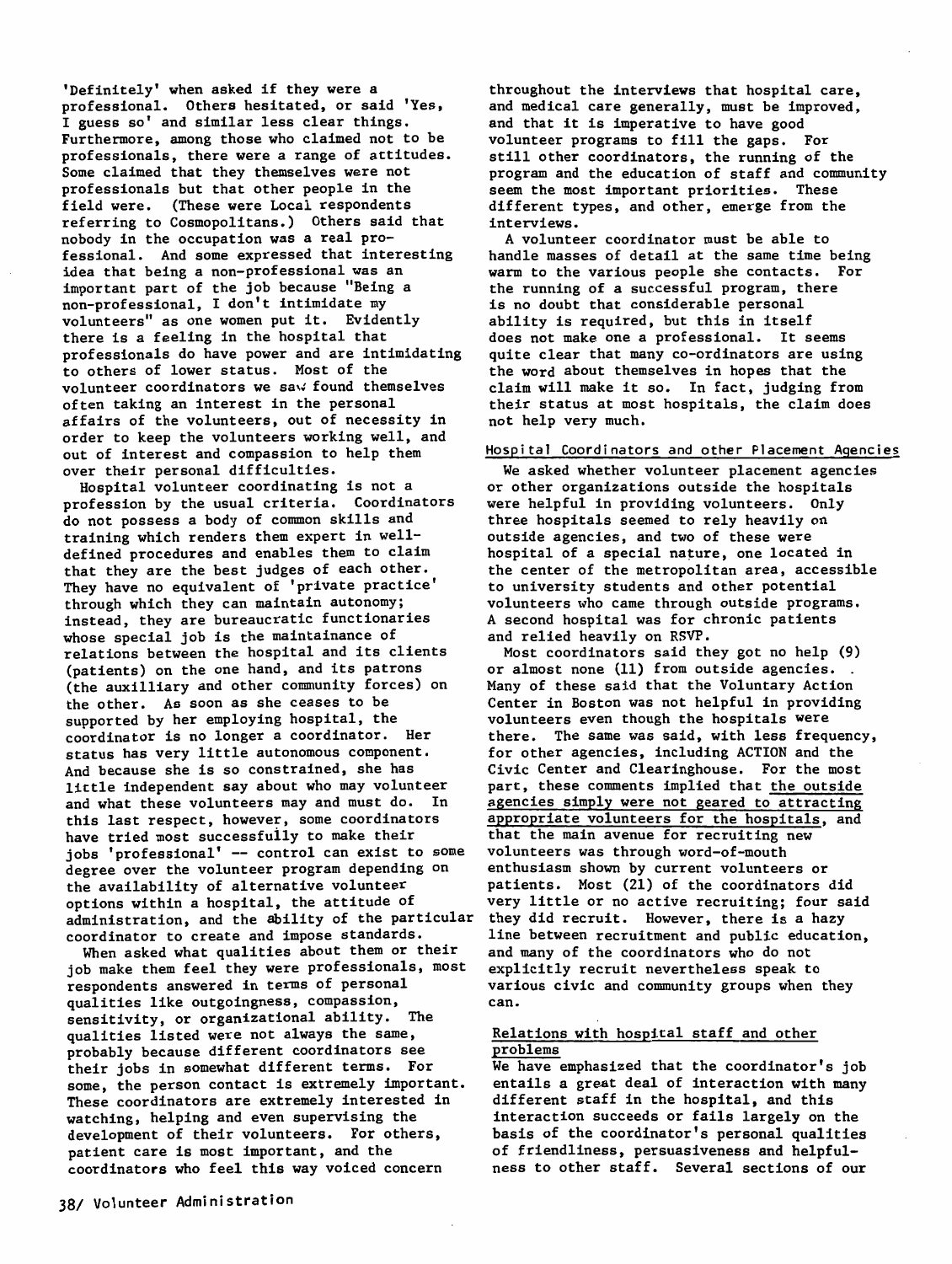questionnaire asked respondents how they felt about aspects of the hospital and its staff in relation to the volunteer program.

One series of items asked respondents first to rate their own attitudes toward voluntary activity in the hospital, according to the scale:

- 1. Extremely valuable
- 2. Definitely valuable
- *3.* Somewhat valuable
- 4. Of small value
- 5. Of approximately no value
- 6. Of negative value.

Then they rated the feelings of other groups in the hospital toward voluntary activity. Of course these ratings were the coordinators' perceptions and so may not reflect how the other groups really feel, but they do reflect the coordinators' feelings of trust and ease in working at their hospitals. The mean scores are presented in Table 4 in declining rank order of favorable attitude.

# TABLE 4

| Group                   | Attitude toward<br>Volunteers<br>(Mean Score) |
|-------------------------|-----------------------------------------------|
| Volunteer coordinators  | 1.46                                          |
| Patients                | 1.65                                          |
| Patients' families      | 2.04                                          |
| Hospital Administrators | 2.19                                          |
| <b>Nurses</b>           | 2.30                                          |
| Therapists              | 2.71                                          |
| M.D.'s                  | 2.85                                          |

Another set of questions asked respondents whether they had any conflicts with other hospital staff. The majority of coordinators (17/29) claimed there were no conflicts. Perhaps this question deserves to be treated as cautiously as any, since it touched on sensitive ground for the respondents. We can therefore take the positive replies (12) as a minimum estimate of the number who actually experienced conflict. A second question asked whether there were any other main problems which the coordinator faced in carrying out her program. Here, the responses indicated that more (19/29) respondents did have important problems.

A listing of the different 'problems' and 'conflicts' mentioned shows that sometimes there is overlap between these categories. The most commonly mentioned (9) conflict or problem is lack of acceptance of volunteers by other hospital staff. This was phrased sometimes as staff feeling threatened, sometimes as staff being uneducated about the use of volunteers, sometimes as a complaint that the staff had a non-accepting attitude.

Along similar lines, four respondents complained that the hospital administrations were indifferent to volunteer programs and would not provide the recognition and other support that a program needs to be entirely successful. One respondent complained that her hospital would not accept a particular program which was threatening to the statusquo there. And three respondents complained about problems with the auxilliary when **asked**  these questions (several other complained elsewhere in the interview).

Three respondents complained about their low pay. And several other problems also had to do with money: lack of money for new programs, for more paid staff in the volunteer office, and for transportation for volunteers. The related problem of office space was mentioned by three respondents. And two respondents said they had difficulty because their hospitals are located in dangerous city neighborhoods where volunteers rightly fear to travel.

The quality of the volunteers was mentioned as a problem by six respondents. The particular qualities the respondents were seeking differed among them: one needed more minority people, but a more common problem was finding volunteers who were reliable and committed to helpful interaction with patients. This seemed to be a problem particularly in chronic hospitals, and among younger volunteers.

#### Volunteers and Unions

In addition to the importance of educating hospital staff to the potential uses of volunteers, particularly now that volunteers are willing to do a larger variety of tasks than they once were, respondents also were keenly aware of the threat to job security posed by a volunteer corps. Many of our respondents mentioned this issue in the first question, where we asked them to define whatever issues they saw as important. There, and elsewhere, they mentioned unions and trouble with unions, either in the **past,**  presently, or anticipated. Often, coordinators claimed that in fact volunteers do not take the place of paid employees but only supplement them. This does appear to be true in the sense that a coordinator would not risk offending paid staff by proposing that a volunteer do a job which was already done by an employee. One gets the impression that the coordinators have been through some difficult times on the issue and are treading carefully at this time.

On the other hand, it is clear that volunteers perform a great many tasks which might be paid if there were money available, or if the hospital decided to allocate its budget that way. Table 5 summarizes the activities of volunteers in the hospitals we saw. Let us consider first those activities which are least likely to be paid.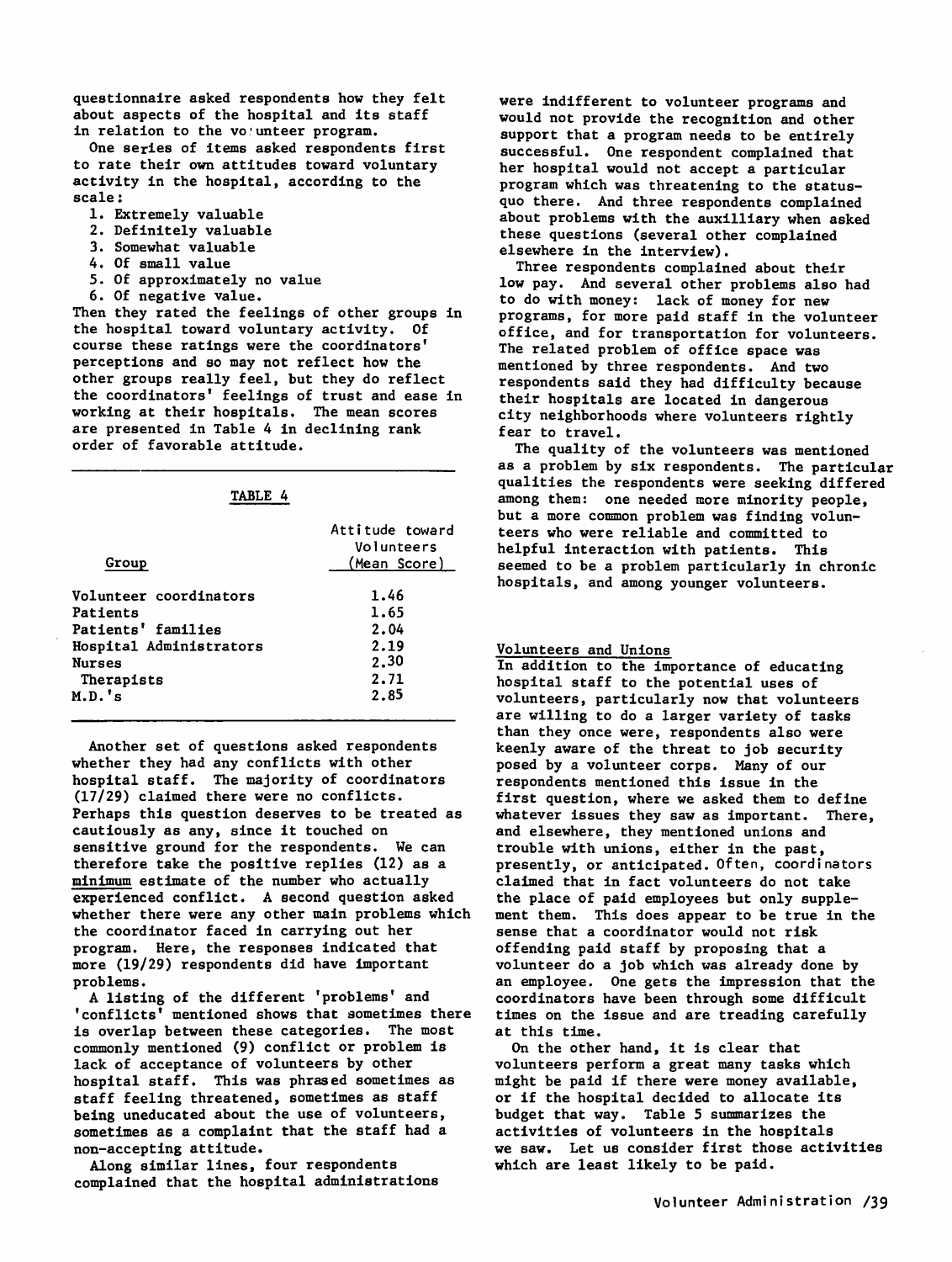#### **TABLE 5**

Activities of volunteers as reported by coordinators

Below are listed various areas of responsibility which volunteers may have.

- a. Which of these services are performed by volunteers in your institution? (check all those applicable).
- b. Which two of these services consume the most volunteer time? (Write  $\overline{1}$  for the most time consuming and 2 for second most.)
- c. Are there any areas where you feel that the volunteer provides a unique or significantly important service to this institution? (Check all those applicable.)

|    | $a \mid b$ | ١с |                                                                                                |
|----|------------|----|------------------------------------------------------------------------------------------------|
| 27 | 22 21      |    | One-to-one interaction with patients (reading or talking to<br>patients, playing cards, etc.)  |
| 13 | 6          | 6  | Organizing and facilitating group activities for patients<br>(recreation, drama, etc.)         |
| 13 | 4          | 8  | Taking an advocate role (calling the attention of hospital<br>staff to patient problems, etc.) |
| 21 | 11         | 9  | Providing shopkeeping services                                                                 |
| 27 |            |    | Bookkeeping and other office functions                                                         |
| 8  | 0          | 4  | Policy-making and advisory functions                                                           |
| 11 | 7          | 8  | Other                                                                                          |

Table presented here is same format as original question sheet. Numbers indicate how many coordinators responded positively in each cell.

The table shows that most of the hospitals use volunteers in one-to-one interaction with patients. This is said (by the coordinators) to be the most essential function of volunteers as far as they are concerned: the direct care of patients, the humanizing of the hospital. Not only did our respondents mostly claim that their volunteers interacted directly with patients, but most of those also said that this activity took up a large proportion of the total volunteer time, and also felt that it was a significantly important service to the hospital. This is the kind of service for which the most compelling arguments can be made that payment is not appropriate or necessary.

Interacting with groups of patients was listed in only about half the hospitals, and was considered very important in only half of those. Another activity happens with a similar frequency: the volunteer taking an advocate role vis-a-vis the patient. A still smaller number of hospitals listed policy-making and advisory functions as part of their volunteer operation.

So much for the activities which are least likely to be paid. Three other types of activity are also listed with some frequency which would

ordinarily be paid. Bookkeeping and other office functions is listed at nearly all the hospitals, and shopkeeping at two thirds. 'Other' activities, which are listed at eleven hospitals, usually mean non-interactive chores like running errands and rolling bandages. All these potentially paid activities consume a large proportion of volunteer time at seven or more of the hospitals.

Therefore even though the coordinators are careful to stress that they do not threaten paid workers, it is also clear that they provide services to the hospital which would otherwise have to be paid for or foregone. A number of coordinators emphasized to us that they are really saving their hospitals thousands of dollars each year by providing volunteer services. Logically, the two issues are separable: the services provided save money but without threatening existing jobs. However, the reality of the situation at some hospitals seems to be that the coordinator is actually on the side of the administration against organized labor. Not all coordinators wish to be in that place, but it is our impression that most of them tend to see the unions as troublesome.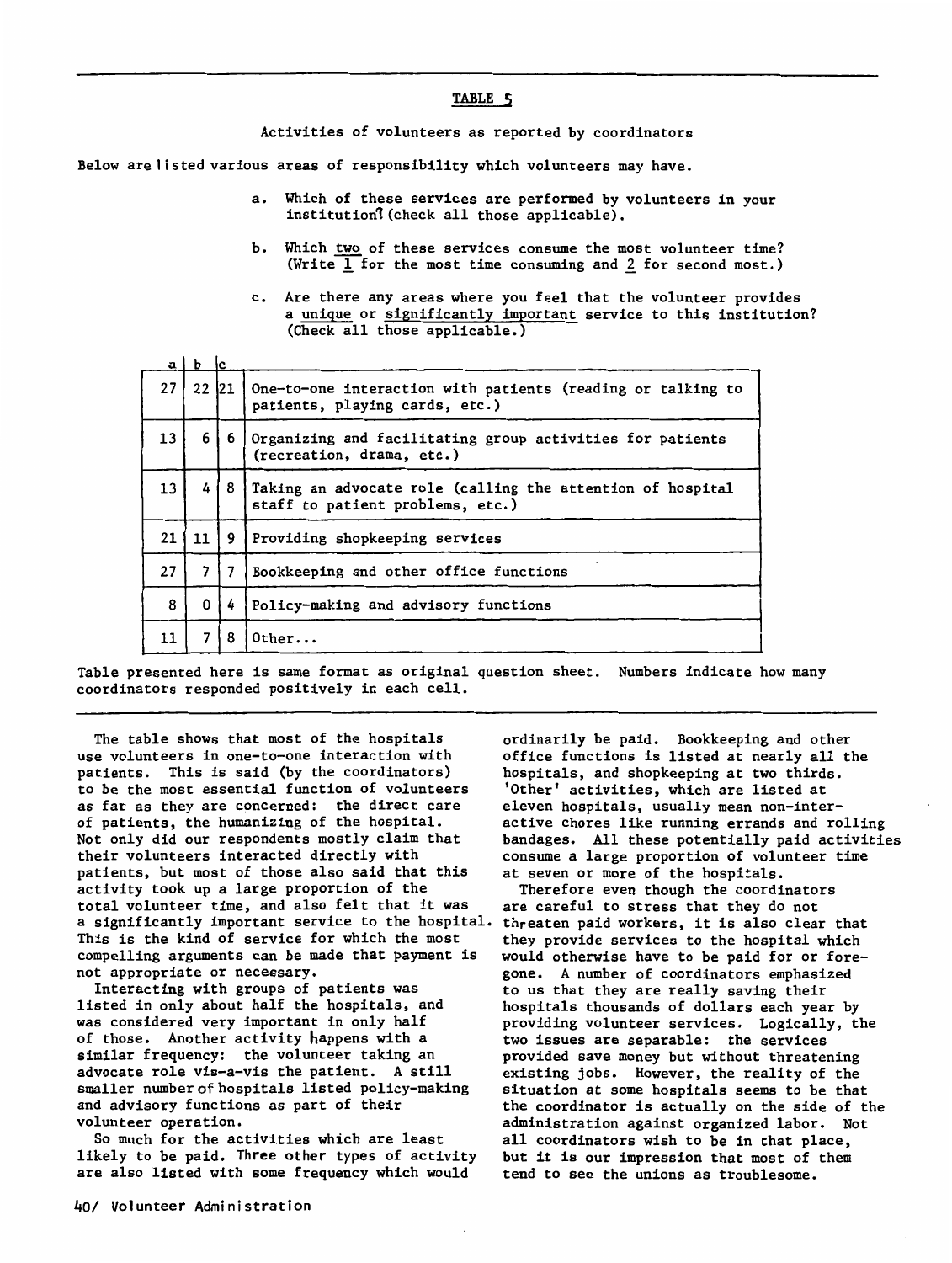Furthermore, in a pinch, administrators would call on volunteers to be scabs, and to this we do not think most coordinators would object. The potential for conflict in this area is certainly present.

### Conclusions and Implications

This study began with the postulation of a Volunteer Establishment, defined in terms of certain occupational roles. We proceeded to explore the details of this 'Establishment' by studying one of its parts: hospital volunteer coordinators.

Certainly one conclusion we can draw here is that hospital coordinators do not have many links to members of the Establishment, aside from their own hospital peers. For models they look to the more conspicuously successful among themselves. For concrete help they rely mainly on the public constituencies who support their hospitals, not on volunteer placement agencies, with very few exceptions: Although some of them do have opinions about ACTION, most find it and other national volunteer-promotion organizations pretty much irrelevant to their work. The vigorous debates and speculations which are part of NCVA, or which one may find at conventions of the American Association of Directors of Volunteer Services, or the Association of Voluntary Action Scholars, concerning the meaning, philosophy and direction of voluntarism as a whole are conspicuously absent from the personal agendas of the bulk of the coordinators, except as these issues become salient through the hospital work experience itself.

Let us suppose for a moment that the same insularity was typical of other major institutional areas as well -- areas such as education, welfare, and mental health. If such were the case, then we would be dealing not so much with an 'Establishment' as with an occupational category stratified into two parts. One of these, the larger part, would be doing the work of coordinating volunteers in their everyday activities. The second part, more visible to the public, would be typified most by those who staff the organizations which deal at a secondary level with volunteers, organizations which in fact can abstract themselves more easily from the everyday requirements of specific volunteer situations, and deal instead with the general phenomenon of voluntarism.

There is no doubt that neither model -- the well-integrated 'Establishment' or the two-part occupational group -- represents the reality, which is somewhere between. Further study of the nature of the links within this structure ought to be worthwhile because in fact there is little known about the degree of penetration which the national organizations have upon attitudes and programs in the nation as a whole, the types and sources of resistance to national influence, or, to put the whole matter

a different way, the sources of the various philosophies and practices which together make voluntarism what it is.

All this is suggested by way of a worthwhile topic for study. What I am certainly not suggesting here is that one or another volunteer approach is superior and **that.we**  need to figure out how to sell this approach to the heathen.

From a practical point of view, at any rate, one should not expect very rapid change among hospital volunteer coordinators. Given the network of associations which we have found and the pressures of hospital coordinators' jobs, the most effective source of training and innovation at this point would seem to be from within the ranks of the coordinators themselves. Certainly, training which suggested grandiose or startling innovations would be unacceptable for most hospital coordinators, because most hospitals would not be ready to accept them.

Finally, the question remains to what extent the present state of affairs is satisfactory. The answers will depend to some extent on the interests of the party who asks. Our study suggests that, from the patient's point of view, volunteers are both useful and wasted. If we assume that a patient gets the most benefit from direct contact with volunteers (and to judge from coordinators' comments, this is a fair assumption), then a good deal of volunteer time is wasted. Volunteers, as we have seen, are used in a variety of positions for which direct patient contact is not present or is routinized. Ideally, a hospital would pay to have these jobs done, leaving volunteers free to associate with patients on a primary level. However, there is an important exception: some volunteers are not able or willing to interact effectively with patients. To what extent does this factor account for the proportion of volunteer time spent away from patients? We would like to know, but we did not set out to examine the problem and have no data that bear on it.

From the point of view of hospital administrations, our data suggests that the volunteer services are running smoothly and satisfactorally. The length of tenure of our respondents tends to support this conclusion, as does the general tone of their responses. They are loyal and dedicated to their hospitals, in spite of any frictions or problems that may occur. The data, however, cannot fully support this view, because there are some hospitals in which volunteers services are present very little or at all. We made no attempt in this study to discover how many such hospitals there were or to explore their experiences with volunteers. Our data are also less than satisfactory because we did not interview the administrators themselves. It is possible that they would like to see better trained coordinators in some cases. Nonetheless we strongly suspect that, by and large, administrators are happy with the coordinators.